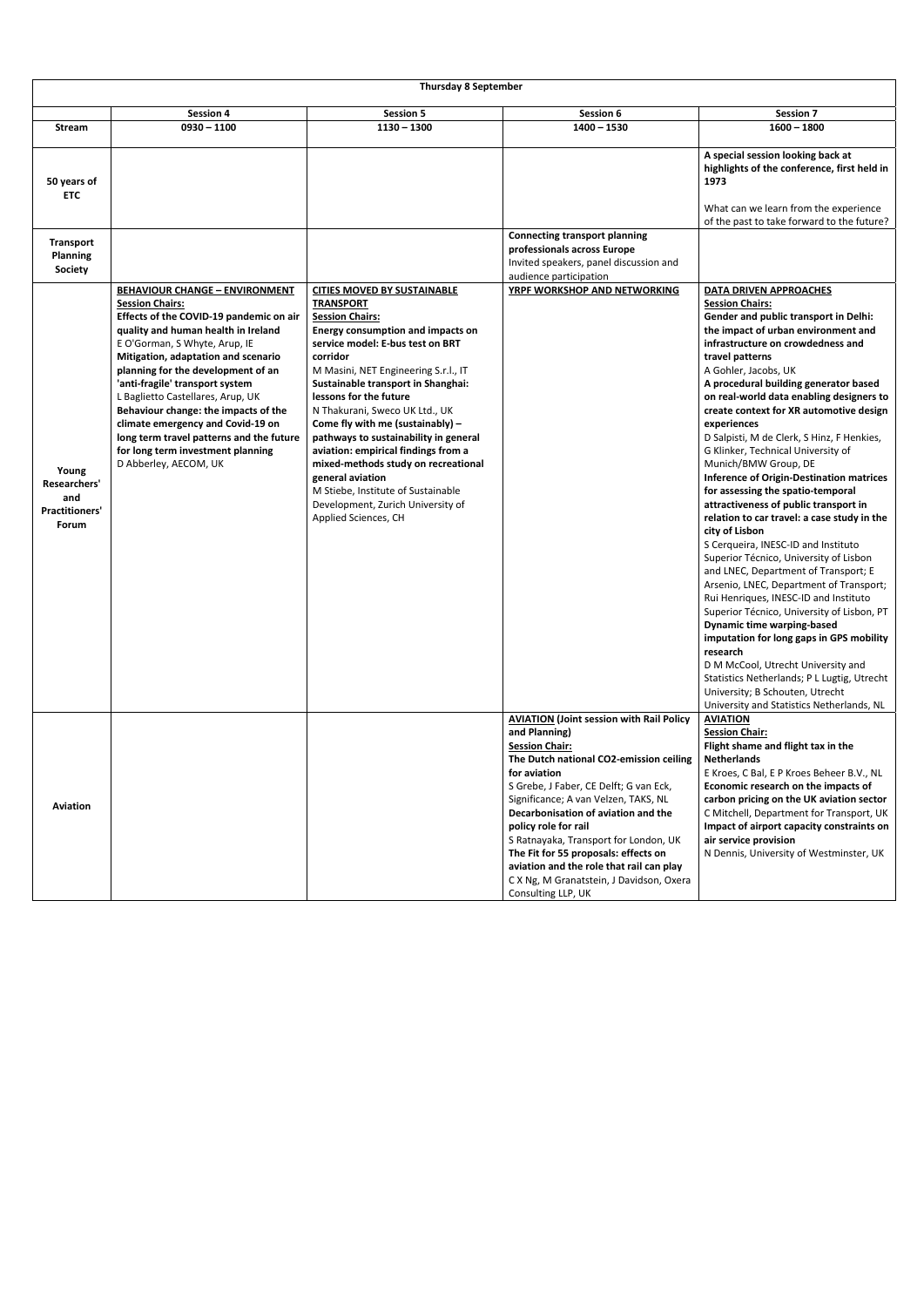|                                                                               | <b>Session 4</b>                                                                                                                                                                                                                                                                                                                                                                                                                                                                                                                                                                                                                                                                                                                                      | <b>Session 5</b>                                                                                                                                                                                                                                                                                                                                                                                                                                                                                                                                                                                                               | Session 6                                                                                                                                                                                                                                                                                                                                                                                                                                                                                                                                         | <b>Session 7</b>                                                                                                                                                                                                                                                                                                                                                                                                                                                                                                                                                                                                                                                                                                                                                                                                                                                                                     |
|-------------------------------------------------------------------------------|-------------------------------------------------------------------------------------------------------------------------------------------------------------------------------------------------------------------------------------------------------------------------------------------------------------------------------------------------------------------------------------------------------------------------------------------------------------------------------------------------------------------------------------------------------------------------------------------------------------------------------------------------------------------------------------------------------------------------------------------------------|--------------------------------------------------------------------------------------------------------------------------------------------------------------------------------------------------------------------------------------------------------------------------------------------------------------------------------------------------------------------------------------------------------------------------------------------------------------------------------------------------------------------------------------------------------------------------------------------------------------------------------|---------------------------------------------------------------------------------------------------------------------------------------------------------------------------------------------------------------------------------------------------------------------------------------------------------------------------------------------------------------------------------------------------------------------------------------------------------------------------------------------------------------------------------------------------|------------------------------------------------------------------------------------------------------------------------------------------------------------------------------------------------------------------------------------------------------------------------------------------------------------------------------------------------------------------------------------------------------------------------------------------------------------------------------------------------------------------------------------------------------------------------------------------------------------------------------------------------------------------------------------------------------------------------------------------------------------------------------------------------------------------------------------------------------------------------------------------------------|
| Stream                                                                        | $0930 - 1100$                                                                                                                                                                                                                                                                                                                                                                                                                                                                                                                                                                                                                                                                                                                                         | $1130 - 1300$                                                                                                                                                                                                                                                                                                                                                                                                                                                                                                                                                                                                                  | $1400 - 1530$                                                                                                                                                                                                                                                                                                                                                                                                                                                                                                                                     | $1600 - 1800$                                                                                                                                                                                                                                                                                                                                                                                                                                                                                                                                                                                                                                                                                                                                                                                                                                                                                        |
| <b>Global Trends</b><br>impacting<br><b>Transport</b>                         | <b>ELECTRIC MOBILITY (Joint session with</b><br>Data)<br><b>Session Chair:</b><br>A data-driven approach in identifying<br>the key barriers for electric vehicle<br>uptake in the UK<br>W Wang, Wood, UK<br>Electric shared mobility and the shift to<br>zero-carbon - novel insights on mode<br>substitution patterns<br>G Bösehans, M Bell, N Thorpe, D<br>Dissanayake, University of Newcastle, UK<br>EV-share development: speed vs<br>interest to adopt<br>R Viri, J Mäkinen, Tampere University, FI                                                                                                                                                                                                                                             | NEIGHBOURHOODS (Joint session<br>with Planning for Sustainable Land<br><b>Use and Transport)</b><br><b>Session Chair: Michael Bach,</b><br><b>Independent Consultant, UK</b><br>Young people's perspectives on 15-<br>minute city: evidence from the<br>metropolitan area of Cagliari (Italy)<br>B Scappini, F Piras, I Meloni,<br>University of Cagliari, IT<br><b>Walking for everyone</b><br>G Meeran, T Burns, R Fusco, Arup,<br><b>UK</b><br>Liveable neighbourhoods: towards a<br>healthier, safer, greener and<br>stronger Lancashire<br>C Greenwood, R Hiorns, Atkins; A<br>Hewitson, Lancashire County Council,<br>UK | <b>ACTIVE MOBILITY (Joint session with</b><br><b>Planning for Sustainable Land Use and</b><br>Transport)<br><b>Session Chair:</b><br>The Budapest Suburban Cycling<br>Strategy - towards sustainability and<br>multimodality on a regional scale<br>C Kelen, T Kerényi, A Gertheis, Z Barna,<br>BFK Budapest Fejlesztési Központ<br>Nonprofit Zrt., HU<br>The effect of norm information on the<br>intention to use sustainable mobility: a<br>random trial<br>D Giubergia, G Tuveri, F Piras, E Sottile, I<br>Meloni, University of Cagliari, IT | <b>PUBLIC ENGAGEMENT</b><br><b>Session Chair:</b><br>Individual transport identities and<br>innovation in transport choice<br>G Harrison, S Romano, University of<br>Leeds, UK<br>Co-creating urban mobility services:<br>guidelines for improving public<br>participation in a socio-technical<br>transition context<br>S P Duarte, CITTA - Research Centre for<br>Territory, Transports and Environment,<br>Faculty of Engineering of the University<br>of Porto; J Pinho de Sousa, J Freire de<br>Sousa, INESC TEC/Faculty of Engineering,<br>University of Porto, PT<br>Multiple autonomous vehicles in Brazil<br>and France: innovation, technology,<br>society and their controversies<br>K Carvalho Vieira, V de Castro Alcântara,<br>T Assis de Souza, A Grutzmann, I Nicolai,<br>Universidade Federal de Lavras - UFLA,<br><b>BR</b><br>Driver 2020<br>K Asuni, Department for Transport; S |
| <b>Planning for</b><br>Sustainable<br>Land Use and<br><b>Transport</b>        | <b>TRIPLE ACCESS PLANNING (Joint</b><br>session with System Dynamics)<br>Session Chair: Daniëlle Snellen, PBL, NL<br>Putting triple access planning and<br>uncertainty into sustainable urban<br>mobility plans<br>S Cragg, Transport Scotland; G Lyons, D<br>Paddeau, K Chatterjee, T Calvert,<br>University of West of England, UK; V<br>Marchau, M Attia, S Lenferink, Radboud<br>University, NL; J Witzell, Swedish Road<br>and Transport Research Institute VTI<br>and KTH Royal Institute of Technology;<br>T Svensson, KTH Royal Institute of<br>Technology and Dalarna University, SE;<br>A Plevnik, T Rye, L Mladenovič, Urban<br>Planning Institute of the Republic of<br>Slovenia, SL; G Francello, F Piras,<br>University of Cagliari, IT | <b>STRATEGIC PLANNING</b><br>Session Chair: Mélanie Bosredon, David<br><b>Simmonds Consultancy, FR</b><br><b>Building the resilience of urban</b><br>mobility in the face of an uncertain<br>future<br>S Tori, G te Boveldt, I Keserü, Vreije<br>Universiteit Brussel, BE<br><b>Scotland's 2nd Strategic Transport</b><br>Projects Review - protecting our<br>climate and saving lives<br>S Turnbull, Jacobs; N Halket, AECOM;<br>P Junik, Transport Scotland, UK                                                                                                                                                              | <b>SUBURBAN PLANNING</b><br><b>Session Chair:</b><br>Are rural and semi-urban population<br>ready to change their transport<br>habits for climate?<br>E Grison, D Scheiblhofer, S Morgagni,<br>SNCF, FR<br>Prospects for the French SUMP at 40:<br>continued improvement and the<br>birth of a simplified SUMP, studied in<br>eight territories<br>M Gent, Cerema, FR                                                                                                                                                                             | Helman, TRL, UK<br><b>NEW HOUSING</b><br><b>Session Chair:</b><br>Planning for future mobility trends: a<br>case study<br>A Dudley, S Yeates, Atkins, UK<br><b>Effects of different mobility concepts</b><br>in new residential areas<br>M Heinrichs, S Schöne, J Geischberger,<br>M Lopez-Diaz, DLE, DE<br>Can sustainable transport provision<br>for new housing development lead to<br>behaviour change? a Stated<br>Preference case study in a small city<br>in Northern England<br>K Abdullah, S Faruque, S Makov, H<br>Maier, Jacobs; R Askew, R Nicholls,<br>Lancashire County Council, UK<br>New home, new habits! Can moving<br>homes impact people's travel<br>behaviour? Insights from practice and<br>policy in the Netherlands and the UK<br>T Leferink, Technical University<br>Eindhoven, NL; F Bjersing, Arup, UK                                                                    |
| <b>Planning for</b><br><b>Sustainable</b><br>Land Use and<br><b>Transport</b> |                                                                                                                                                                                                                                                                                                                                                                                                                                                                                                                                                                                                                                                                                                                                                       | <b>NEIGHBOURHOODS (Joint session</b><br>with Global Trends impacting<br>Transport)<br><b>Session Chair: Michael Bach,</b><br><b>Independent Consultant, UK</b><br>Young people's perspectives on 15-<br>minute city: evidence from the<br>metropolitan area of Cagliari (Italy)<br>B Scappini, F Piras, I Meloni,<br>University of Cagliari, IT<br><b>Walking for everyone</b><br>G Meeran, T Burns, R Fusco, Arup,<br>UK<br>Liveable neighbourhoods: towards a<br>healthier, safer, greener and                                                                                                                               | <b>ACTIVE MOBILITY (Joint session with</b><br><b>Global Trends impacting Transport)</b><br><b>Session Chair:</b><br>The Budapest Suburban Cycling<br>Strategy - towards sustainability and<br>multimodality on a regional scale<br>C Kelen, T Kerényi, A Gertheis, Z<br>Barna, BFK Budapest Fejlesztési<br>Központ Nonprofit Zrt., HU<br>The effect of norm information on<br>the intention to use sustainable<br>mobility: a random trial<br>D Giubergia, G Tuveri, F Piras, E<br>Sottile, I Meloni, University of Cagliari,<br>IT               |                                                                                                                                                                                                                                                                                                                                                                                                                                                                                                                                                                                                                                                                                                                                                                                                                                                                                                      |

|  | stronger Lancashire                  |  |
|--|--------------------------------------|--|
|  | C Greenwood, R Hiorns, Atkins; A     |  |
|  | Hewitson, Lancashire County Council, |  |
|  | . UK                                 |  |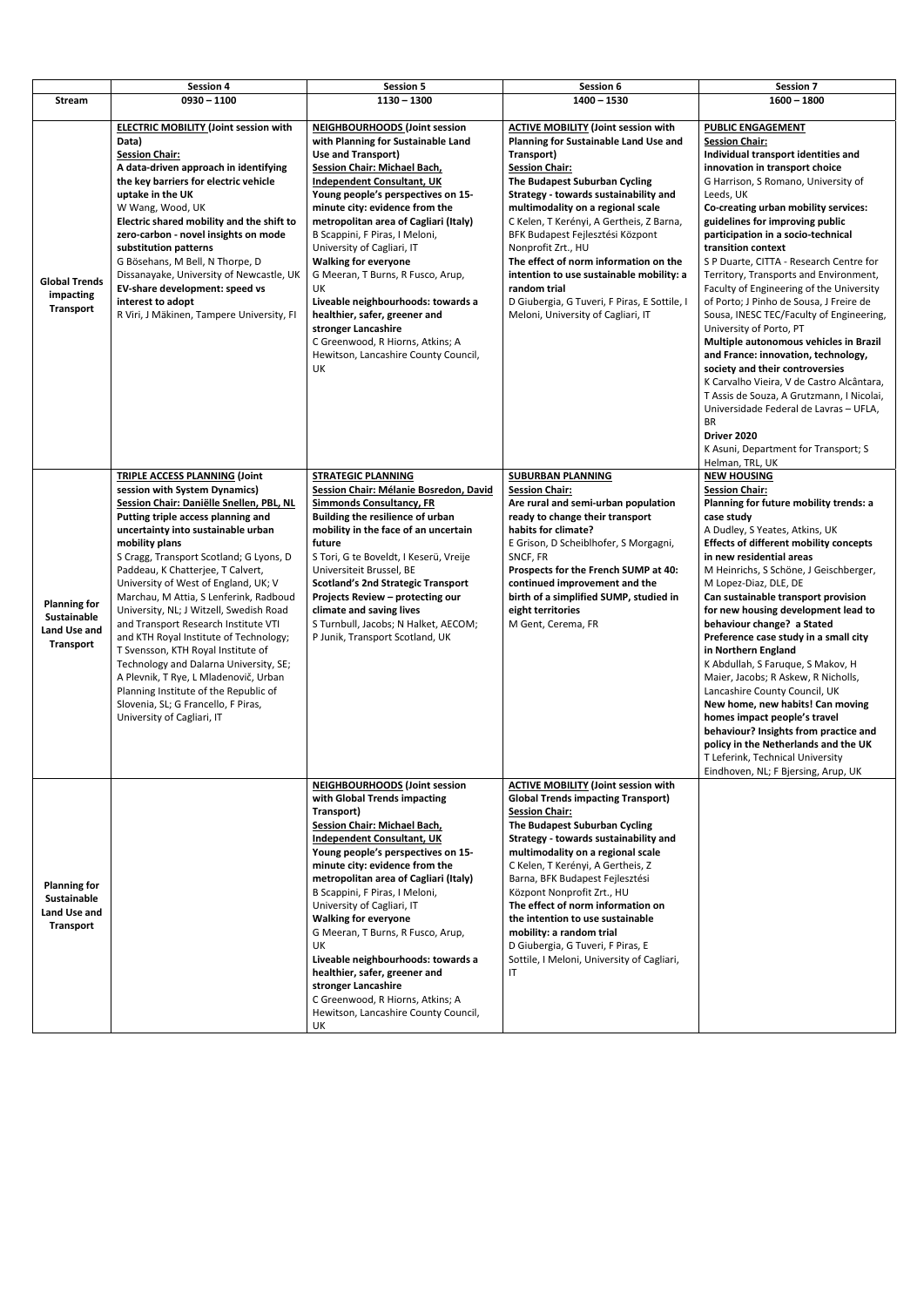|                                                                   | <b>Session 4</b>                                                                                                                                                                                                                                                                                                                                                                                                                                                                                                                                                                                                 | <b>Session 5</b>                                                                                                                                                                                                                                                                                                                                                                                                                                                                                                                                                                                                                                                                                                                              | Session 6                                                                                                                                                                                                                                                                                                                                                                                                                                                                                                                                                            | <b>Session 7</b>                                                                                                                                                                                                                                                                                                                                                                                                                                                                                                                                                                                                                                                                                                                                                                 |
|-------------------------------------------------------------------|------------------------------------------------------------------------------------------------------------------------------------------------------------------------------------------------------------------------------------------------------------------------------------------------------------------------------------------------------------------------------------------------------------------------------------------------------------------------------------------------------------------------------------------------------------------------------------------------------------------|-----------------------------------------------------------------------------------------------------------------------------------------------------------------------------------------------------------------------------------------------------------------------------------------------------------------------------------------------------------------------------------------------------------------------------------------------------------------------------------------------------------------------------------------------------------------------------------------------------------------------------------------------------------------------------------------------------------------------------------------------|----------------------------------------------------------------------------------------------------------------------------------------------------------------------------------------------------------------------------------------------------------------------------------------------------------------------------------------------------------------------------------------------------------------------------------------------------------------------------------------------------------------------------------------------------------------------|----------------------------------------------------------------------------------------------------------------------------------------------------------------------------------------------------------------------------------------------------------------------------------------------------------------------------------------------------------------------------------------------------------------------------------------------------------------------------------------------------------------------------------------------------------------------------------------------------------------------------------------------------------------------------------------------------------------------------------------------------------------------------------|
| <b>Stream</b>                                                     | $0930 - 1100$                                                                                                                                                                                                                                                                                                                                                                                                                                                                                                                                                                                                    | $1130 - 1300$                                                                                                                                                                                                                                                                                                                                                                                                                                                                                                                                                                                                                                                                                                                                 | $1400 - 1530$                                                                                                                                                                                                                                                                                                                                                                                                                                                                                                                                                        | $1600 - 1800$                                                                                                                                                                                                                                                                                                                                                                                                                                                                                                                                                                                                                                                                                                                                                                    |
|                                                                   |                                                                                                                                                                                                                                                                                                                                                                                                                                                                                                                                                                                                                  |                                                                                                                                                                                                                                                                                                                                                                                                                                                                                                                                                                                                                                                                                                                                               |                                                                                                                                                                                                                                                                                                                                                                                                                                                                                                                                                                      |                                                                                                                                                                                                                                                                                                                                                                                                                                                                                                                                                                                                                                                                                                                                                                                  |
| <b>Transport</b><br>Economics,<br><b>Finance and</b><br>Appraisal | <b>APPRAISAL 1</b><br><b>Session Chair:</b><br>New tools and approaches for active<br>mode appraisal in Ireland<br>C Maguire, C Murray, AECOM; D Keenan,<br>D Brennan, D Brady, Transport<br>Infrastructure Ireland - TII, IE<br>Economic modelling of urban<br>multimodal mobility demand<br>S Parenty, I Laplace, ENAC, FR<br>Evolving project appraisal in Irish<br>transport projects<br>P Shiels, J Humphreys, D Brennan, S<br>Dunny, AECOM, IE                                                                                                                                                             | MODELLING THE FUTURE OF<br><b>DEMAND (OF RAIL AND AIR) (Joint</b><br>session with Rail Policy and Planning)<br><b>Session Chair:</b><br>Air and rail competition in Europe:<br>measures of substitution paths<br>P Arich, I Laplace, S Parenty, C<br>Roucolle, ENAC, Université de<br>Toulouse, FR; A Paul, Bauhaus<br>Lufthart, DE; T Bolic, University of<br>Westminster, UK<br>Forecasting demand for new rail<br>stations and lines in Great Britain<br>using a gravity model suite<br>A Marsden, Department for Transport,<br><b>UK</b><br>A data driven approach to<br>longitudinal analysis of rail fare<br>elasticities in Britain<br>S Boddy, A Coates, P Hanson, R<br>Tolouei, AECOM; S Deng, Rail Delivery<br>Group, UK            | <b>TAX AND PRICING</b><br><b>Session Chair:</b><br><b>Optimal dynamic tolls for commuting</b><br>during transition phase from manual<br>car to fully autonomous vehicle<br>environment<br>S Sarwar, S Saurí, Center for Innovation<br>in Transport (CENIT), ES<br>Road user charging - has its time come<br>at last?<br>J Siraut, Jacobs, UK<br>Impact assessment of superblocks on<br>urban mobility in the era of<br>automated vehicles: a cost-benefit<br>analysis perspective<br>S Sarwar, S Saurí, G Majoral, Center<br>for Innovation in Transport (CENIT), ES | <b>APPRAISAL 2</b><br><b>Session Chair:</b><br>Cost of carbon in transport<br>infrastructure appraisal - an<br>international comparison and review<br>of impacts based on current practice<br>K Rahmatabadi, N Bowyer, M Turner,<br>P Hanson, AECOM, UK; C Maguire,<br>AECOM, IE; C Karlsson, AECOM, SE; R<br>Sharma, A Window, AECOM, AU; A<br>Hume, AECOM, NZ<br><b>Exploration of the nexus between</b><br>solar potential and electric vehicle<br>uptake: evidence from New Zealand<br>L Wen, M Sheng, The University of<br>Auckland, NZ<br>Adopting hydrogen technology in air<br>transport: an evolutionary game<br>theory approach<br>S Chen, S Bravo Melgarejo, R Mongeau,<br>E Malavolti, ENC, FR<br>National variations in emission target<br>compliance across the EU |
| <b>Local Public</b><br><b>Transport</b>                           | <b>COVID AND PUBLIC TRANSPORT</b><br><b>Session Chair:</b><br>The decline of public transport during<br>the COVID-19 pandemic - results of a<br>multiple-wave study in Germany<br>C Nobis, V Kolarova, DLR, Institute of<br>Transport Research, DE<br>Public transport network benefits<br>arising from hybrid working<br>T Lee-Williams, A Menendez, L Miller,<br>Arup, IE<br><b>Public transport and sustainable</b><br>mobility in Italy's recovery and<br>resilience plan<br>F M M Cirianni, G Leonardi,<br>Mediterranea University of Reggio<br>Calabria; D Iannò, ATAM spa Public<br>Transport Company, IT | <b>TECHNOLOGY AND INNOVATION</b><br><b>Session Chair:</b><br><b>Towards full electrification of local</b><br>public transport: a tool to guide<br>strategies for implementing the electric<br>charging network<br>B Caroleo, P Lazzeroni, M Arnone,<br>LINKS, IT<br>Sounds, alerts or noise? Considerations<br>on reasonable and innovative sound<br>design for public transport<br>E Fürst, G Lamprecht, WU Vienna, AT<br>Research and innovation in public<br>transport sector: the perspective of<br><b>European projects</b><br>M Stępniak, K Gkoumas, F Marques dos<br>Santos, M Grosso, F Pekar, European<br>Commission, Joint Research Centre, IT                                                                                      | <b>MOBILITY AS A SERVICE (MaaS)</b><br><b>Session Chair:</b><br><b>Managing MaaS in the Midlands</b><br>J Hawthorne, Independent<br>Consultant, UK<br>Using behavioural sciences to design<br>inclusive future transport systems<br>and promote sustainable behaviour<br>change<br>R Posner, M Hall, P Corcoran,<br>Department for Transport, UK<br>MaaS and expected impacts on LPT:<br>Rome as a case study<br>G Acciaro, NET engineering srl for<br>Mobility Analysis, IT<br>What is hindering the adoption of<br>MaaS?<br>A Sprey, TIER Mobility SE, DE          | D Berthold, M-Five, DE<br><b>EMERGING CONCEPTS</b><br><b>Session Chair:</b><br>Cable propelled transport as a mode<br>of public transport in Haifa<br>N Chaviv, Netivei Israel, IL<br><b>Comparing behavioural patterns and</b><br>customer perception of ride-pooling<br>services provided by private and<br>public transit providers<br>N Kostorz, P Tulodetzki, M Just, M<br>Kagerbauer, P Vortisch, KIT - Karlsruhe<br>Institute of Technology, DE<br>Analyzing accessibility performance<br>across various European integrated<br>public transport systems<br>C Jacobs-Crisioni, M Stepniak,<br>European Commission, Joint Research<br>Centre, IT                                                                                                                           |
| <b>Rail Policy and</b><br><b>Planning</b>                         | POST-COVID DEMAND PROFILES:<br><b>INTERNATIONAL REVIEW</b><br><b>Session Chair:</b><br>The rise of the sust traveller<br>M van Hagen, Nederlandse Spoorwegen<br>$(NS)$ , NL<br>Predicting the impact of post-pandemic<br>teleworking on rail demand in<br>Switzerland<br>P Manser, L Sieber, J Bischoff, I<br>Kaddoura, P Bützberger, SBB CFF FFS,<br><b>CH</b><br><b>Emerging challenges: COVID-19 and</b><br>climate change<br>D Magriço, J Siraut, C Sheehy, T Fuller,<br>Jacobs, UK                                                                                                                          | MODELLING THE FUTURE OF DEMAND<br>(OF RAIL AND AIR) (Joint session with<br><b>Transport Economics, Finance and</b><br>Appraisal)<br><b>Session Chair:</b><br>Air and rail competition in Europe:<br>measures of substitution paths<br>P Arich, I Laplace, S Parenty, C<br>Roucolle, ENAC, Université de<br>Toulouse, FR; A Paul, Bauhaus<br>Lufthart, DE; T Bolic, University of<br>Westminster, UK<br>Forecasting demand for new rail<br>stations and lines in Great Britain<br>using a gravity model suite<br>A Marsden, Department for Transport,<br>UK<br>A data driven approach to<br>longitudinal analysis of rail fare<br>elasticities in Britain<br>S Boddy, A Coates, P Hanson, R Tolouei,<br>AECOM; S Deng, Rail Delivery Group, UK | <b>AVIATION (Joint session with Aviation)</b><br><b>Session Chair:</b><br>The Dutch national CO2-emission ceiling<br>for aviation<br>S Grebe, J Faber, CE Delft; G van Eck,<br>Significance; A van Velzen, TAKS, NL<br>Decarbonisation of aviation and the<br>policy role for rail<br>S Ratnayaka, Transport for London, UK<br>The Fit for 55 proposals: effects on<br>aviation and the role that rail can play<br>C X Ng, M Granatstein, J Davidson, Oxera<br>Consulting LLP, UK                                                                                    | LISTEN TO THE CUSTOMER - KEEPING<br><b>RAIL USERS ON BOARD (BEYOND</b><br>COVID)<br><b>Session Chair:</b><br>How to segment psychological<br>preferences of train passengers?<br>M Van Hagen, Nederlandse<br>Spoorwegen (NS), NL<br>COVID-19 and travel behaviour: what<br>future for rail 2 years on?<br>A Smyth, Transport Analysis and<br>Advocacy, UK<br>The added value of user research in<br>policy making: using low tech<br>materials to identify travellers'<br>information needs in public transport<br>L Stam, R Schotman, Goudappel<br>B.V./Meet4Research; M van Hagen,<br>Nederlandse Spoorwegen, NL                                                                                                                                                               |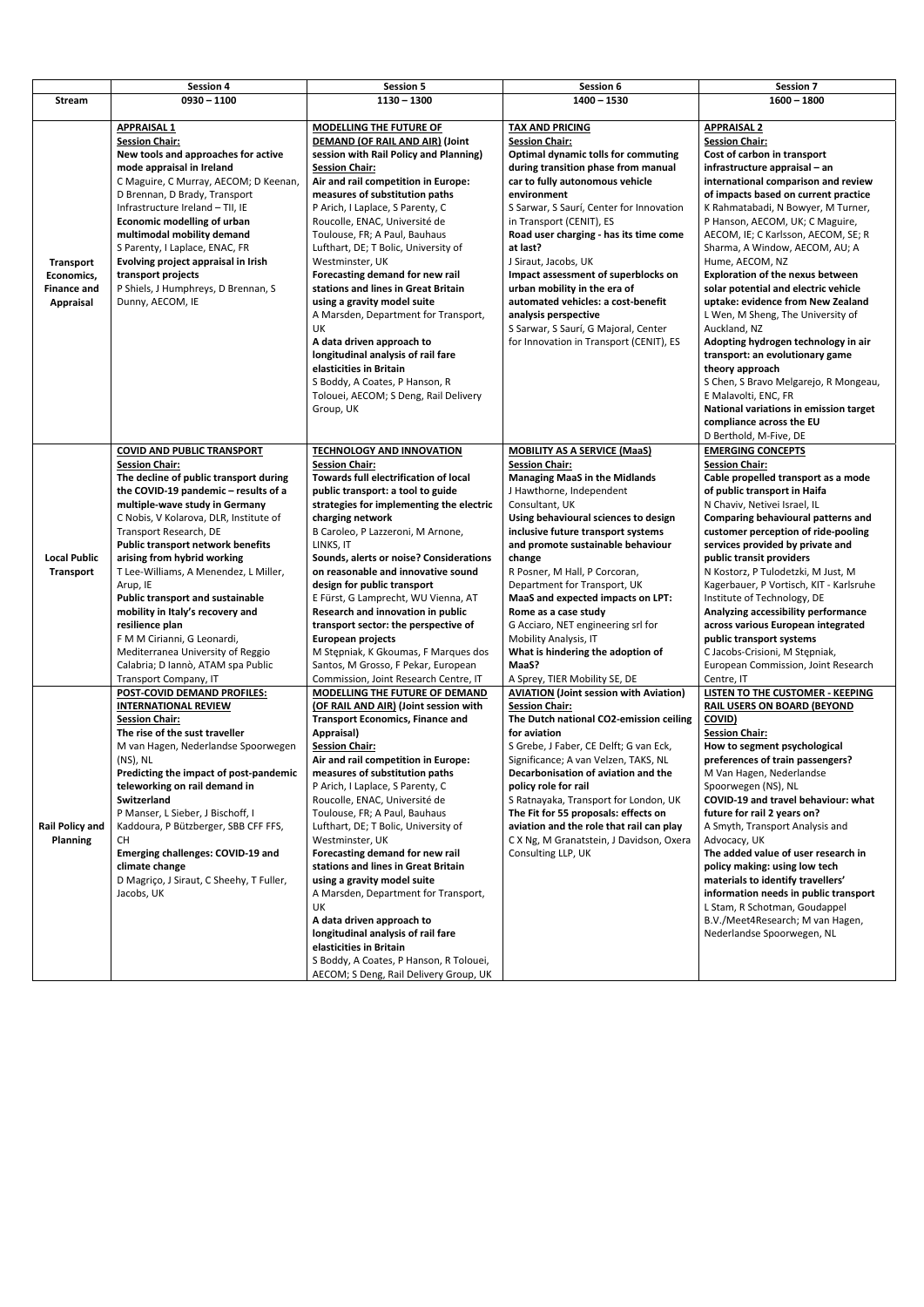|                    | <b>Session 4</b>                             | <b>Session 5</b>                             | Session 6                                  | <b>Session 7</b>                              |
|--------------------|----------------------------------------------|----------------------------------------------|--------------------------------------------|-----------------------------------------------|
| <b>Stream</b>      | $0930 - 1100$                                | $1130 - 1300$                                | $1400 - 1530$                              | $1600 - 1800$                                 |
|                    | <b>AUTONOMOUS VEHICLES - SHARED</b>          | <b>ELECTRIC VEHICLES - IMPACT</b>            | <b>ELECTRIC VEHICLES - CHARGING</b>        | <b>IMPACT OF C-ROADS</b>                      |
|                    | <b>MOBILITY</b>                              | <b>Session Chair:</b>                        | <b>INFRASTRUCTURE</b>                      | <b>Session Chair:</b>                         |
|                    | <b>Session Chair:</b>                        | The evaluation of rental e-scooter trials    | <b>Session Chair:</b>                      |                                               |
|                    | Pricing strategies for competing shared      | in England                                   | EV Infrastructure in times of growth and   |                                               |
|                    |                                              |                                              |                                            |                                               |
|                    | autonomous vehicles and public transit       | A Moreno-Pelayo, M Dillon, N Rahim, L        | uncertainty                                |                                               |
|                    | M D Simoni, KTH, SE                          | Anderson-Crook, C Mottram, Arup, UK          | K Bevis, University of Hertfordshire; R    |                                               |
|                    | Could the next generation of bike-           | Emissions in a regulated world: why          | Fenner, Resolution 9 Consulting, UK        |                                               |
| Intelligent        | sharing with autonomous cargo bikes          | most Electric Vehicles emissions             | A spatio-temporal approach to electric     |                                               |
| Mobility -         | be financially sustainable?                  | estimates are misleading                     | vehicle uptake: evidence from New          |                                               |
| management         | I Haj Salah, V Dev Mukku, T Assmann,         | J Massiani, A Miranda, Università            | <b>Zealand</b>                             |                                               |
| and                | Otto-von-Guericke-Universität                | Milano Bicocca, IT                           | M S Sheng, L Wen, B Sharp, B Du, P         |                                               |
| operations         | Magdeburg, DE                                | Is electric micro-mobility contributing      | Ranjitkar, D Wilson, The University of     |                                               |
|                    | Modelling people's choices towards           | to transport-related social exclusion        | Auckland, NZ                               |                                               |
|                    | shared autonomous vehicles                   | (TRSE)? the case of e-scooter trials in      | Approach for description of trajectories   |                                               |
|                    | A M Gonzalez-Zaera, S Nagaraju,              | London                                       | of overhead line trucks using              |                                               |
|                    | Connected Places Catapult, UK                | D Oviedo, H Titheridge, A Mashayekhi, T      | infrastructure data of an electric road    |                                               |
|                    |                                              | Comelli, N Al Hurr, University College       | system                                     |                                               |
|                    |                                              |                                              |                                            |                                               |
|                    |                                              | London, UK                                   | J K Wilke, F Schöpp, R Linke, E Kaßens-    |                                               |
|                    |                                              |                                              | Noor, TU Darmstadt, DE                     |                                               |
|                    | SUPPLY CHAIN MANAGEMENT                      | <b>FORECASTING FOR FREIGHT</b>               | <b>ENERGY SOLUTIONS FOR FREIGHT</b>        | PORTS AND MARITIME ISSUES                     |
|                    | <b>Session Chair:</b>                        | <b>SOLUTIONS</b>                             | <b>Session Chair:</b>                      | <b>Session Chair:</b>                         |
|                    | Risk management in logistics: the path       | <b>Session Chair:</b>                        | <b>Economics of sustainable hydrogen-</b>  | <b>Assessment of performance indicators</b>   |
|                    | of SCRM enriched by procedural               | Forecasting the future demand for            | fuels in heavy-duty transport              | for investments in green innovations in       |
|                    | rationality                                  | containerized inland shipping on the         | J Martin, A Ødegård, A Neumann,            | the maritime port sector                      |
|                    | N Jouve, L Vaillant, Cerema, FR              | traditional Rhine                            | Norwegian University of Science and        | E van Hassel, J Willems, T Vanelslander,      |
|                    | Demurrage & detention: from                  | N Van Meir, K Storms, C Sys, T               | Technology (NTNU), NO                      | University of Antwerp, BE                     |
|                    | operational challenges to solutions?         | Vanelslander, E van Hassel, University of    | How can policies for freight transport     | Analyzing policies to foster the              |
|                    | K. Storms, C. Sys, T. Vanelslander,          | Antwerp, BE; Y Rashed, College of            | contribute to the achievement of the       | development and uptake of shore-              |
|                    | University of Antwerp, BE                    | International Transport and Logistics,       | Swedish climate target 2030?               | power for freight transport                   |
| <b>Freight and</b> |                                              |                                              |                                            |                                               |
| <b>Logistics</b>   | <b>Transport covered by the Geneva</b>       | Arab Academy for Science, Technology         | I Vierth, M Johansson, VTI - Swedish       | A Merkel, Molde University College, NO        |
|                    | Convention and new organizational            | & Maritime Transport, EG                     | National Road & Transport Research         | Analysis of the impact assessment             |
|                    | methods, such as the so called "green        | Smooth mode shift with regional              | Institute, SE                              | process of transport infrastructures in       |
|                    | last mile logistic"                          | rail coaches?                                | Options for decarbonising road freight     | Spain and contribution to sustainability.     |
|                    | C Tincani, University of Verona, IT          | P Endemann, Regionalverband                  | transport                                  | The case of port projects                     |
|                    |                                              | FrankfurtRheinMain, DE                       | D Berthold, M-Five, DE                     | R M Arce-Ruiz, E Rodriguez, UPM, ES           |
|                    |                                              | <b>Empirical impact analysis of COVID-19</b> |                                            | Sales & purchase, and chartering              |
|                    |                                              | measures on transport demand in              |                                            | strategies for Offshore Supply Vessels:       |
|                    |                                              | logistics networks                           |                                            | an evaluation of the influential factors      |
|                    |                                              | A Borisov, Kuehne Logistics University, DE   |                                            | J M Pulido, University of Antwerp, BE         |
|                    |                                              |                                              |                                            |                                               |
|                    | <b>ELECTRIC MOBILITY (Joint session with</b> | <b>CAR OWNERSHIP AND PARKING (Joint</b>      | DATA FROM MOBILE PHONES AND                | <b>OPEN DATA ANALYSIS</b>                     |
|                    | <b>Global Trends impacting Transport)</b>    | session with Transport Models)               | <b>APPS</b>                                | <b>Session Chair: Tobias Hagen, Frankfurt</b> |
|                    | <b>Session Chair:</b>                        | <b>Session Chair:</b>                        | <b>Session Chair: Oliver Charlesworth,</b> | <b>University of Applied Sciences, DE</b>     |
|                    |                                              | Eating the pudding: first results from a     |                                            |                                               |
|                    | A data-driven approach in identifying        |                                              | <b>Bentley Systems, UK</b>                 | The potential of OpenStreetMap                |
|                    | the key barriers for electric vehicle        | new car ownership model for The              | Smartphone-based travel survey in          | data for transport models: a case             |
|                    | uptake in the UK                             | <b>Netherlands</b>                           | Turin: a new data-driven approach to       | study                                         |
|                    | W Wang, Wood, UK                             | M Kouwenhoven, Significance, NL; G de        | assess urban mobility patterns             | S Q J Joemmanbaks, J Kiel, Panteia            |
|                    | Electric shared mobility and the shift to    | Jong, Significance, NL and ITS, University   | F Chirico, F Fermi, D Fiorello, A          | BV, NL                                        |
|                    | zero-carbon - novel insights on mode         | of Leeds, UK; K Winter, R Smit,              | Martino, TRT Trasporti e Territorio, IT;   | A cost-quantification model for local         |
|                    | substitution patterns                        | Rijkswaterstaat, Dutch Ministry of           | K Kamargiannis, A Tsirimpa, MOBY X         | itineraries in urban and peri-urban           |
|                    | G Bösehans, M Bell, N Thorpe, D              | Infrastructure and Water Management; J       | Software, CY; D Pappelis, S Stebbins, F    | areas using Open Data                         |
|                    | Dissanayake, University of Newcastle,        | van Meerkerk, D Blomjous, The                | Song, M Kamargianni, MaaSLab,              | A Correas, M Hassan, I Correas,               |
|                    | UK                                           | Netherlands Environmental Assessment         |                                            | Skymantics Europe, ES                         |
| Data               |                                              |                                              | University College London (UCL), UK; I     |                                               |
|                    | EV-share development: speed vs               | Agency, NL                                   | Tsouros, A Polydoropoulou, TransDeM        | Measuring transport connectivity with         |
|                    | interest to adopt                            | Analyzing the determinants of cruising       | Lab, University of the Aegean, GR          | the Open Source Routing Machine               |
|                    | R Viri, J Mäkinen, Tampere                   | for parking: when does the parking           | Mobility pattern analysis using new        | S Peng, M Hill, Atkins, UK                    |
|                    | University, FI                               | search begin?                                | forms of spatial big data in Glasgow       | ClusterMobil - discretization of urban        |
|                    |                                              | S Saki, S Scheel-Kopeinig, T Hagen,          | <b>City Region</b>                         | areas using POI-based tessellations           |
|                    |                                              | Frankfurt University of Applied Sciences,    | S Maadi, M Sinclair, J Hong, Q Zhao, N     | J Hamann, S Saki, T Hagen, Frankfurt          |
|                    |                                              | DE                                           | Bailey, Urban Big Data Centre,             | University of Applied Sciences, DE            |
|                    |                                              | Modelling of parking violations using        | University of Glasgow, UK                  |                                               |
|                    |                                              | zero-inflated negative binomial              | Machine learning for data-driven           |                                               |
|                    |                                              |                                              |                                            |                                               |
|                    |                                              | regression - a case study for Berlin         | disaggregate travel demand analysis        |                                               |
|                    |                                              | T Hagen, N Reinfeld, S Saki, Frankfurt       | F Silvestri, University of Rome Tor        |                                               |
|                    |                                              | University of Applied Sciences, DE           | Vergata; L Barbierato, Politecnico di      |                                               |
|                    |                                              |                                              | Milano IT                                  |                                               |

|  |  | 17111 U I IV. I I |  |
|--|--|-------------------|--|
|  |  |                   |  |